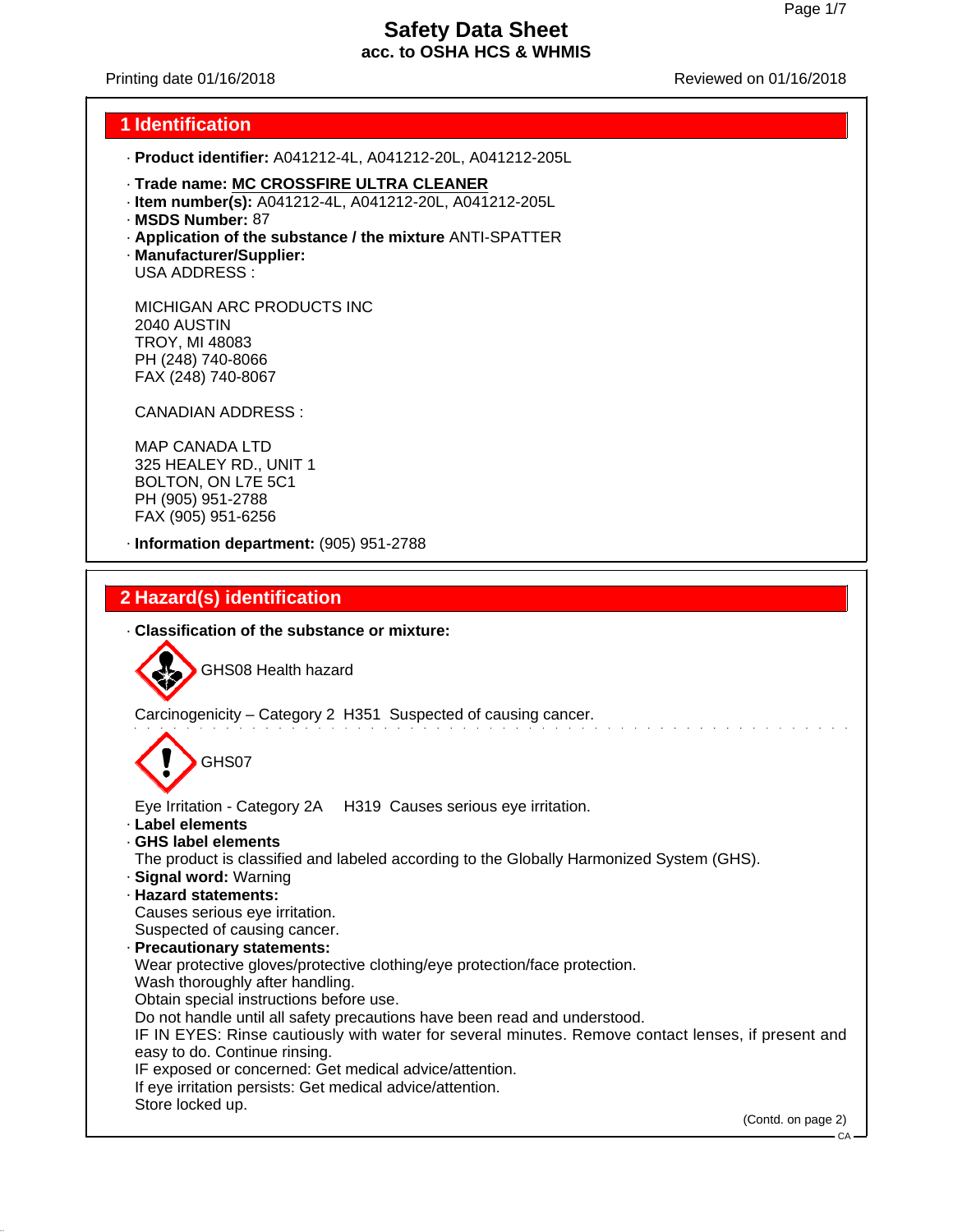Printing date 01/16/2018 Reviewed on 01/16/2018

#### **Trade name: MC CROSSFIRE ULTRA CLEANER**

(Contd. of page 1) Dispose of contents/container in accordance with local/regional/national/international regulations. · **NFPA ratings (scale 0 - 4):**



 $Health = 1$  $Fire = 0$  $Reactivity = 0$ 

## **3 Composition/information on ingredients**

· **Chemical characterization: Mixtures**

· **Description:** Mixture of the substances listed below with nonhazardous additions.

· **Dangerous components:**

Proprietary Sodium Lauriminodipropionate Blend 1-5% w/w

111-42-2 2,2'-iminodiethanol 0.1-1% w/w

· **Additional information:**

Exact concentrations and/or compositions are being withheld as trade secrets.

### **4 First-aid measures**

- · **General information:** No special measures required.
- · **After inhalation:** Supply fresh air; consult doctor in case of complaints.
- · **After skin contact:** Immediately wash with water and soap and rinse thoroughly.
- · **After eye contact:** Rinse cautiously with water for several minutes. Remove contact lenses if present and easy to do continue rinsing. If eye irritation persists get medical advice/attention.
- · **After swallowing:** Call a poison center/doctor if you feel unwell. Rinse mouth.
- · **Most important symptoms and effects, both acute and delayed:** No further relevant information available.
- · **Indication of any immediate medical attention and special treatment needed:** No further relevant information available.

# **5 Fire-fighting measures**

- · **Suitable extinguishing agents:** CO2, extinguishing powder or water spray. Fight larger fires with water spray or alcohol resistant foam.
- · **Special hazards arising from the substance or mixture:** No further relevant information available.
- · **Protective equipment:** No special measures required.

# **6 Accidental release measures**

· **Personal precautions, protective equipment and emergency procedures:** Not required.

· **Environmental precautions:** Dilute with plenty of water. Do not allow to enter sewers/ surface or ground water.

· **Methods and material for containment and cleaning up:** Absorb with liquid-binding material (sand, diatomite, acid binders, universal binders, sawdust).

(Contd. on page 3)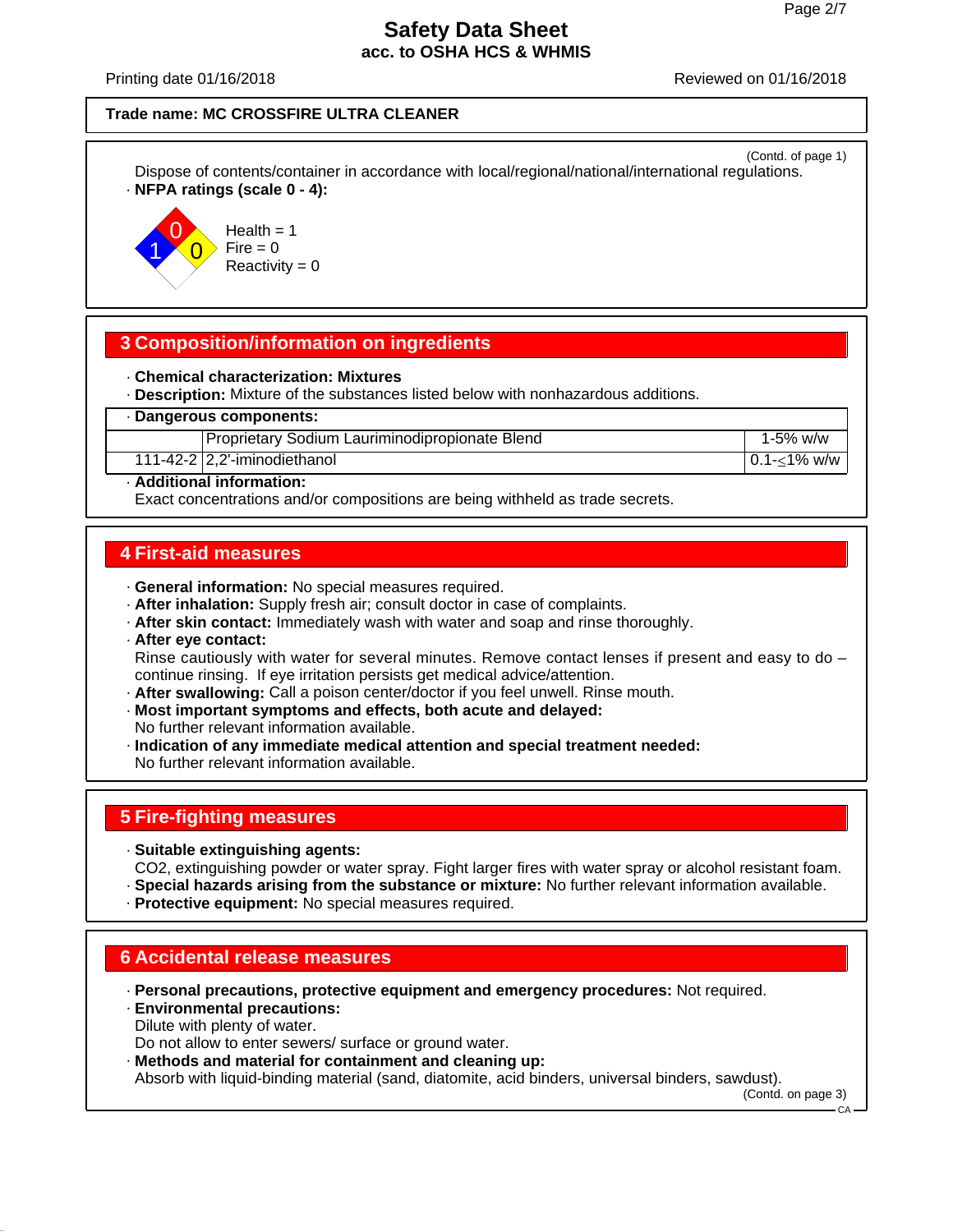(Contd. of page 2)

## **Safety Data Sheet acc. to OSHA HCS & WHMIS**

Printing date 01/16/2018 Reviewed on 01/16/2018

#### **Trade name: MC CROSSFIRE ULTRA CLEANER**

#### · **Reference to other sections:**

No dangerous substances are released. See Section 7 for information on safe handling. See Section 8 for information on personal protection equipment. See Section 13 for disposal information.

## **7 Handling and storage**

· **Handling**

· **Precautions for safe handling:** No special measures required.

· **Information about protection against explosions and fires:** No special measures required.

- · **Storage**
- · **Requirements to be met by storerooms and receptacles:** No special requirements.
- · **Information about storage in one common storage facility:** Not required.
- · **Further information about storage conditions:** None.
- · **Specific end use(s):** Prevents spatter build up

## **8 Exposure controls/personal protection**

· **Additional information about design of technical systems:** No further data; see item 7.

| <b>Additional implificition about design of technical systems.</b> The funition data, see item <i>i</i> . |                                                                                                                                |  |  |
|-----------------------------------------------------------------------------------------------------------|--------------------------------------------------------------------------------------------------------------------------------|--|--|
|                                                                                                           | . Components with limit values that require monitoring at the workplace:                                                       |  |  |
|                                                                                                           | 111-42-2 2,2'-iminodiethanol                                                                                                   |  |  |
|                                                                                                           | $EL$ (Canada)   Long-term value: 2 mg/m <sup>3</sup><br>Skin, IARC 2B                                                          |  |  |
|                                                                                                           | EV (Canada) Long-term value: $2 \text{ mg/m}^3$                                                                                |  |  |
| REL (USA)                                                                                                 | Long-term value: 15 mg/m <sup>3</sup> , 3 ppm                                                                                  |  |  |
| TLV (USA)                                                                                                 | Long-term value: $1*$ mg/m <sup>3</sup> , $0.2*$ ppm<br>Skin; *inhalable fraction and vapor                                    |  |  |
|                                                                                                           | . Additional information: The lists that were valid during the creation were used as basis.<br>- Personal protective equipment |  |  |
| · General protective and hygienic measures:                                                               |                                                                                                                                |  |  |
|                                                                                                           | The usual precautionary measures for handling chemicals should be followed.<br>· Breathing equipment: Not required.            |  |  |
| · Protection of hands:                                                                                    |                                                                                                                                |  |  |
|                                                                                                           | The glove material has to be impermeable and resistant to the product/ the substance/ the preparation.                         |  |  |

· **Material of gloves:**

Protective gloves not normally required. People with sensitive skin may prefer to wear water-proof gloves, such as rubber or neoprene, to avoid skin contact.

· **Eye protection:** Goggles recommended during refilling.

| · Form:              | Liquid          |  |
|----------------------|-----------------|--|
| · Color:             | Red             |  |
| · Odor:              | <b>Odorless</b> |  |
| · Odor threshold:    | Not determined. |  |
| · pH-value at 20 °C: | 9.7             |  |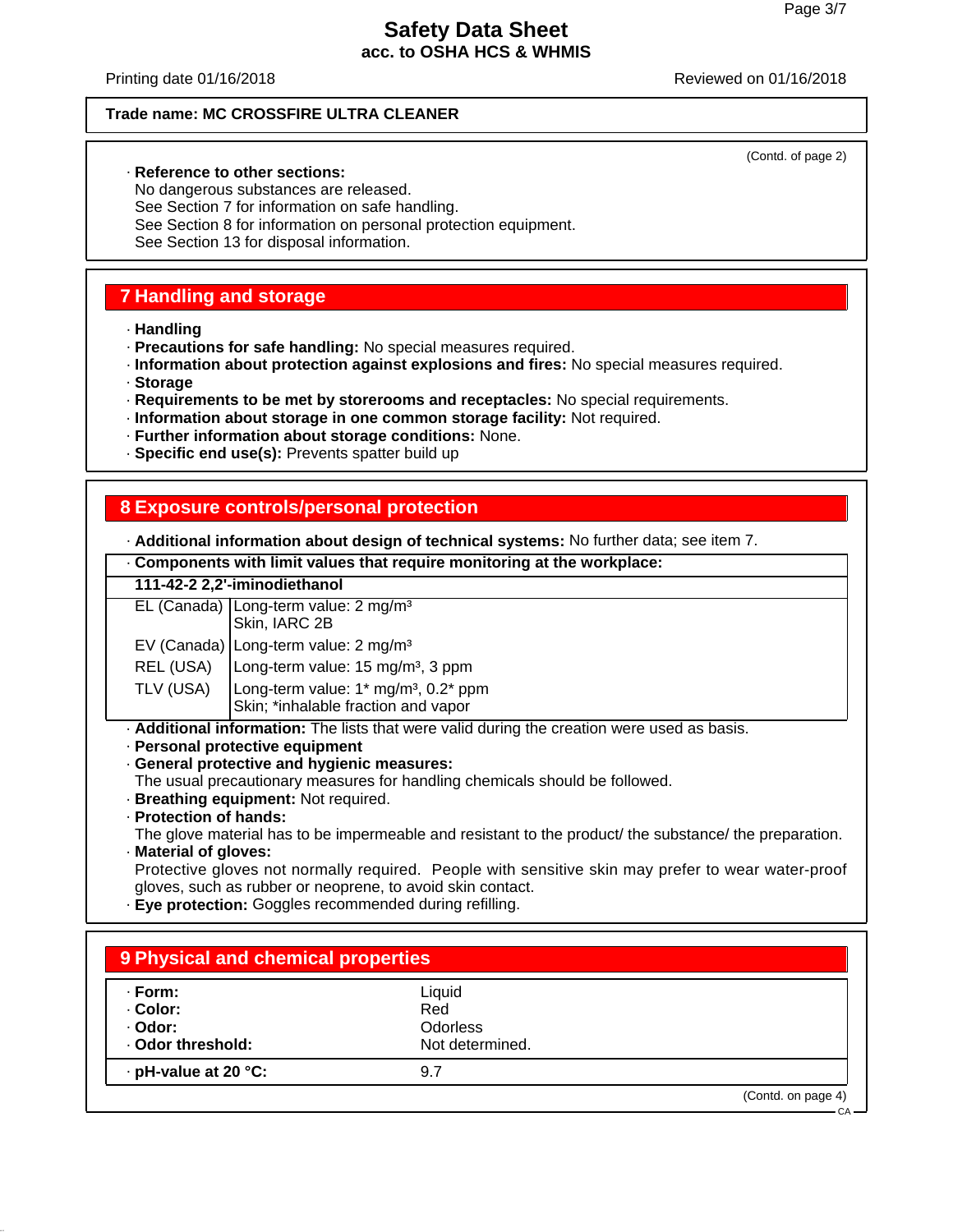Printing date 01/16/2018 **Printing date 01/16/2018** 

#### **Trade name: MC CROSSFIRE ULTRA CLEANER**

|                                                                                                         | (Contd. of page 3)                                                    |
|---------------------------------------------------------------------------------------------------------|-----------------------------------------------------------------------|
| · Change in condition<br><b>Melting point/Melting range:</b><br><b>Boiling point/Boiling range:</b>     | $-3 °C$<br>100 °C                                                     |
| · Flash point:                                                                                          | Not applicable.                                                       |
| · Flammability (solid, gaseous):                                                                        | Not applicable.                                                       |
| · Ignition temperature:                                                                                 |                                                                       |
| <b>Decomposition temperature:</b>                                                                       | Not determined.                                                       |
| · Auto igniting:                                                                                        | Product is not selfigniting.                                          |
| · Danger of explosion:                                                                                  | Product does not present an explosion hazard.                         |
| <b>Explosion limits</b><br>Lower:<br>Upper:                                                             | Not determined.<br>Not determined.                                    |
| · Vapor pressure at 20 °C:                                                                              | 23 hPa                                                                |
| · Density at 20 °C:<br>· Relative density:<br>· Vapor density at 20 °C:<br>· Evaporation rate at 20 °C: | 1.006 $g/cm^{3}$<br>Not determined.<br>$.610$ (AIR=1)<br>$1.0$ (BA=1) |
| · Solubility in / Miscibility with<br>Water:                                                            | Fully miscible.                                                       |
| · Partition coefficient (n-octanol/water): Not determined.                                              |                                                                       |
| · Viscosity:<br>Dynamic:<br>Kinematic:                                                                  | Not determined.<br>Not determined.                                    |
| · Solvent content:<br><b>Organic solvents:</b><br><b>VOC content:</b>                                   | 0.6%<br>0.6%<br>125.6 g/l / 1.05 lb/gl                                |
| <b>Other information</b>                                                                                | No further relevant information available.                            |

### **10 Stability and reactivity**

· **Thermal decomposition / conditions to be avoided:** No decomposition if used according to specifications.

- · **Possibility of hazardous reactions:** No dangerous reactions known.
- · **Conditions to avoid:** No further relevant information available.
- · **Incompatible materials:** No further relevant information available.
- · **Hazardous decomposition products:** No dangerous decomposition products known.

### **11 Toxicological information**

- · **Information on toxicological effects:**
- · **Acute toxicity**
- · **Specific symptoms in biological assay:** No further relevant information available.

(Contd. on page 5)

 $\cap$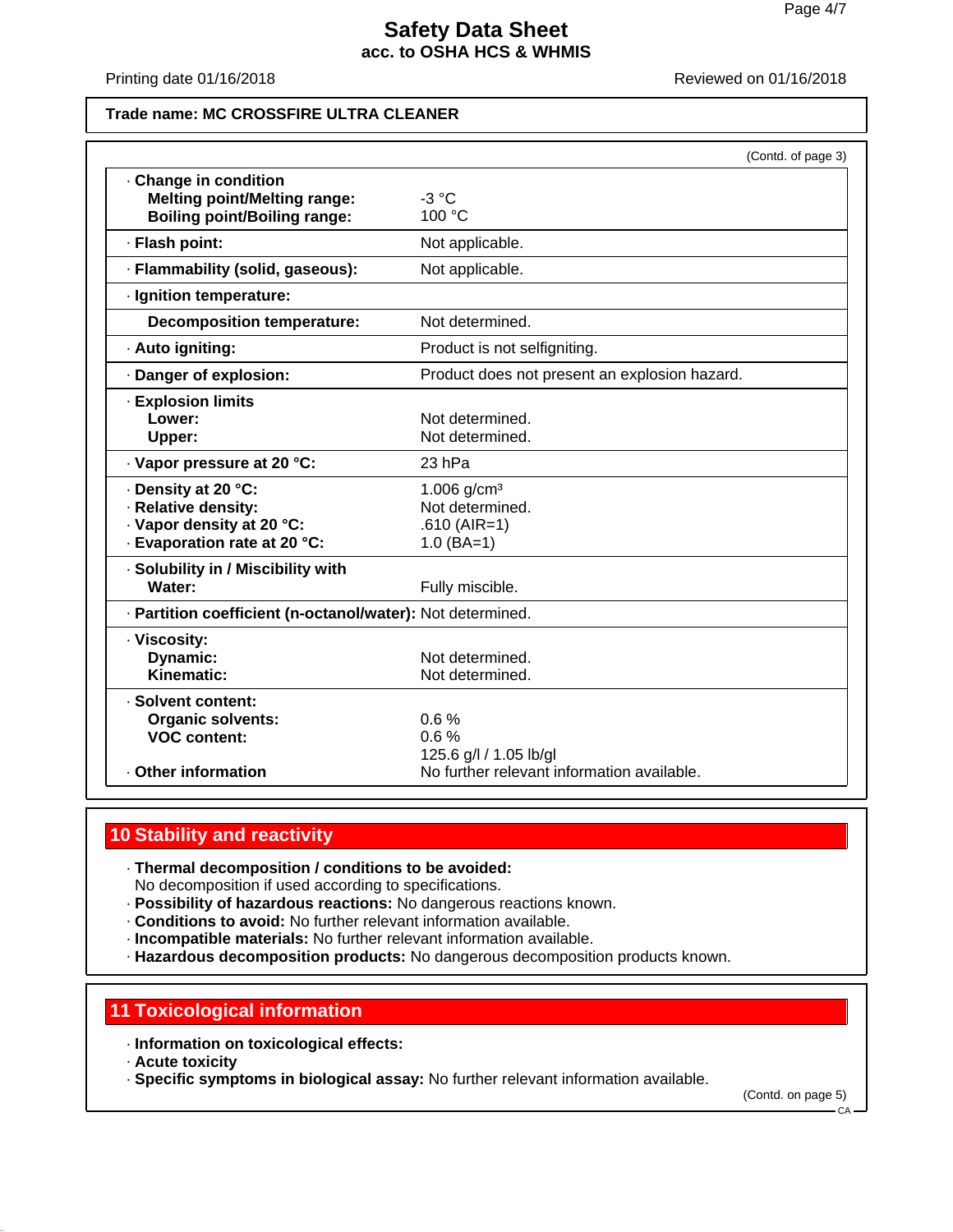(Contd. of page 4)

## **Safety Data Sheet acc. to OSHA HCS & WHMIS**

Printing date 01/16/2018 Reviewed on 01/16/2018

#### **Trade name: MC CROSSFIRE ULTRA CLEANER**

· **Primary irritant effect**

- · **on the skin:** No irritant effect.
- · **on the eye:** No irritating effect.
- · **Sensitization:** No sensitizing effects known.
- · **Additional toxicological information:**

The product is not subject to classification according to internally approved calculation methods for preparations:

When used and handled according to specifications, the product does not have any harmful effects according to our experience and the information provided to us.

· **Carcinogenic categories**

· **IARC (International Agency for Research on Cancer)**

111-42-2 2,2'-iminodiethanol 2B

#### · **NTP (National Toxicology Program)**

None of the ingredients is listed.

# **12 Ecological information**

- · **Aquatic toxicity:** No further relevant information available.
- · **Persistence and degradability:** No further relevant information available.
- · **Behavior in environmental systems**
- · **Bioaccumulative potential:** No further relevant information available.
- · **Mobility in soil:** No further relevant information available.
- · **Additional ecological information**
- · **General notes:**

Water hazard class 1 (Self-assessment): slightly hazardous for water

Do not allow undiluted product or large quantities of it to reach ground water, water course or sewage system.

· **Other adverse effects:** No further relevant information available.

#### **13 Disposal considerations**

- · **Waste treatment methods**
- · **Recommendation:** Smaller quantities can be disposed of with household waste.
- · **Uncleaned packagings**
- · **Recommendation:**

Place in a sealed container and label as waste. Place in a safe area, and comply with all federal, state, provincial and local regulations for disposal.

· **Recommended cleansing agent:** Water, if necessary with cleansing agents.

# **14 Transport information**

- · **UN-Number**
- · **DOT, TDG, ADN, IMDG, IATA** Not regulated

· **UN proper shipping name**

· **DOT, TDG, ADN, IMDG, IATA** Not regulated

(Contd. on page 6)

 $CA$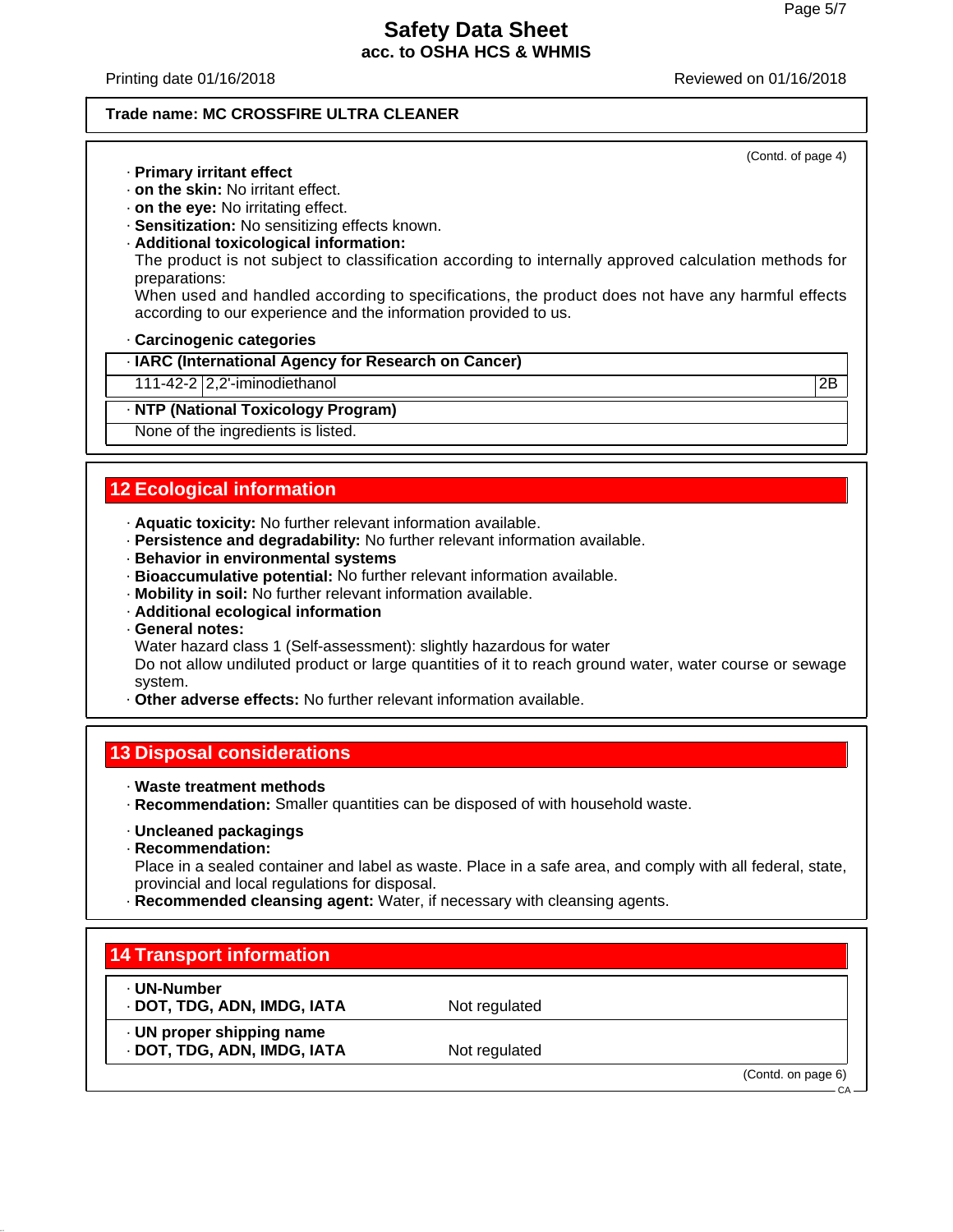Printing date 01/16/2018 **Printing date 01/16/2018** 

### **Trade name: MC CROSSFIRE ULTRA CLEANER**

|                                                                               |                 | (Contd. of page 5) |
|-------------------------------------------------------------------------------|-----------------|--------------------|
| · Transport hazard class(es)                                                  |                 |                    |
| · DOT, TDG, ADN, IMDG, IATA<br>. Class                                        | Not regulated   |                    |
| · Packing group<br>· DOT, TDG, IMDG, IATA                                     | Not regulated   |                    |
| - Environmental hazards:<br>· Marine pollutant:                               | No.             |                    |
| · Special precautions for user:                                               | Not applicable. |                    |
| - Transport in bulk according to Annex II of<br>MARPOL73/78 and the IBC Code: | Not applicable. |                    |
| · UN "Model Regulation":                                                      | Not regulated   |                    |

# **15 Regulatory information**

· **Safety, health and environmental regulations/legislation specific for the substance or mixture** · **Sara**

| · Section 355 (extremely hazardous substances):                                                                |  |  |
|----------------------------------------------------------------------------------------------------------------|--|--|
| None of the ingredients is listed.                                                                             |  |  |
| · Section 313 (Specific toxic chemical listings):                                                              |  |  |
| 111-42-2 2,2'-iminodiethanol                                                                                   |  |  |
| · TSCA (Toxic Substances Control Act):                                                                         |  |  |
| All ingredients are listed or exempted                                                                         |  |  |
| - Proposition 65                                                                                               |  |  |
| Chemicals known to cause cancer:                                                                               |  |  |
| 111-42-2 $ 2,2$ <sup>-</sup> iminodiethanol                                                                    |  |  |
| Chemicals known to cause reproductive toxicity for females:                                                    |  |  |
| None of the ingredients is listed.                                                                             |  |  |
| Chemicals known to cause reproductive toxicity for males:                                                      |  |  |
| None of the ingredients is listed.                                                                             |  |  |
| Chemicals known to cause developmental toxicity:                                                               |  |  |
| None of the ingredients is listed.                                                                             |  |  |
| · Canadian substance listings                                                                                  |  |  |
| - Canadian Domestic Substances List (DSL/NDSL):                                                                |  |  |
| All ingredients are listed.                                                                                    |  |  |
| · Canadian Ingredient Disclosure list (limit 0.1%):                                                            |  |  |
| None of the ingredients is listed.                                                                             |  |  |
| · Canadian Ingredient Disclosure list (limit 1%):                                                              |  |  |
| None of the ingredients is listed.                                                                             |  |  |
| GHS label elements<br>The product is classified and labeled according to the Globally Harmonized System (GHS). |  |  |
| (Contd. on page 7)<br>- CA –                                                                                   |  |  |